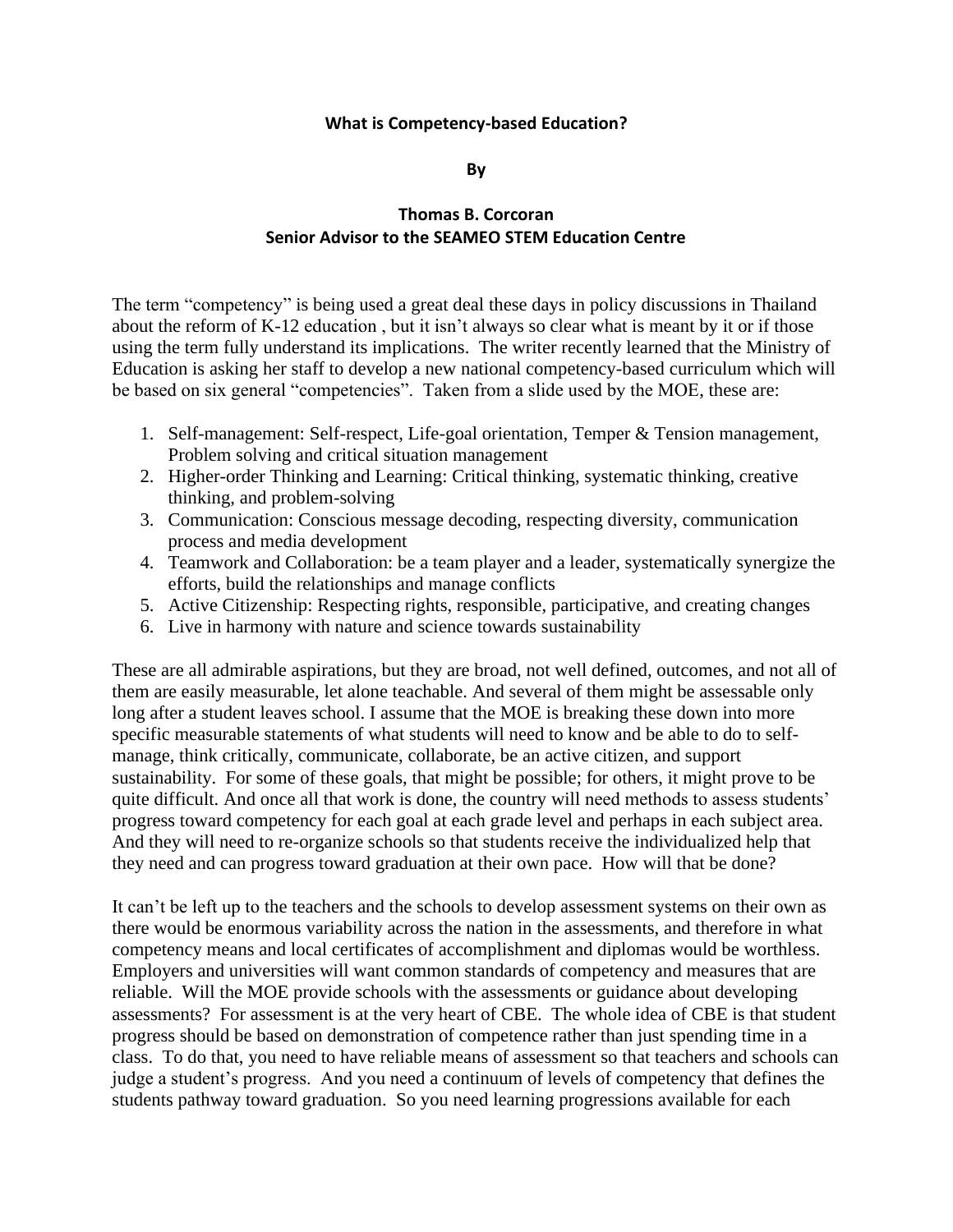competency that help educators understand how knowledge and skill develop in each area. <sup>1</sup> Actually you may need multiple pathways as different students with different capacities, interests, and needs may need different pathways to reach the same end goals. So CBE is a complex idea and difficult to implement so let's take a deeper look at the concept.

Competency-based education (CBE) is not a new idea. In fact, the author developed a funding program for CBE for the Fund for the Improvement of Postsecondary Education (FIPSE), a funding agency within the US Department of Education, in the 1970's. Many of the university programs such as Alverno College and Western Governors University which are often mentioned as good examples of CBE got their start with grants from FIPSE. During this period I had the opportunity to work with William Spady and John Block whose research on mastery learning led to some of the early efforts to implement CBE. This experience with FIPSE provides the foundation for this description of CBE, but as that experience was fifty years ago and it was in postsecondary education, it may not be so relevant to the current efforts in Thailand. Fortunately for me, researchers at the National Center for the Improvement of Education Assessment (NCIEA) have recently completed a review of research on CBE in K-12 education which has helped me get up to date on what is known about CBE.<sup>2</sup> And this essay draws heavily from that review. So we will begin with a brief description of the review.

A systematic review of research is a rigorous examination of a set of research studies that meet specific criteria to determine what we know about a particular subject. The normal procedure in conducting such a review is define the criteria to be used to determine which studies will be included and which will be excluded, search for and retrieve the studies that meet the criteria, extract and code the qualities of the studies and their findings about implementation and outcomes, analyze the findings, explore the variability in the findings, and analyze the outcomes. The NCIEA review followed these steps and eventually selected 25 studies of K-12 CBE programs conducted in the USA between 2000 and 2019 to be included in the review. <sup>3</sup>

So what is CBE? It is a method of academic instruction and evaluation in which students advance by demonstrating their mastery of the knowledge and skills required to be competent in a field of practice. This method focuses on having students "show what they know" and applying the concepts they've learned in assessments that show they've truly grasped the subject. Student progress toward completion or graduation is based on demonstration of mastery rather than on time spent in class. CBE shares features with personalized instruction, mastery learning, and proficiency-based education and these terms are often used inter-changeably.

Advocates contend that the schools are using outdated and ineffective forms of instruction that allow students to progress grade-to-grade without having to demonstrate mastery of essential learning objectives, and this approach exacerbates inequities and causes many students to drop out, and leaves many graduates ill-prepared for either work or postsecondary education.

<sup>&</sup>lt;sup>1</sup> Mosher, F. and Heritage, M. (2017). A Hitchhiker's Guide to Thinking About Literacy, Learning Progressions and Instruction. New York: CPRE.

<sup>&</sup>lt;sup>2</sup> Evans, Landl, and Thompson (2020). Making sense of K-12 competency-based education: A systematic literature review of implementation and outcomes research from 2000 to 2019. Dover, NH: NCIEA.

<sup>3</sup> Ibid., pp. 4-5.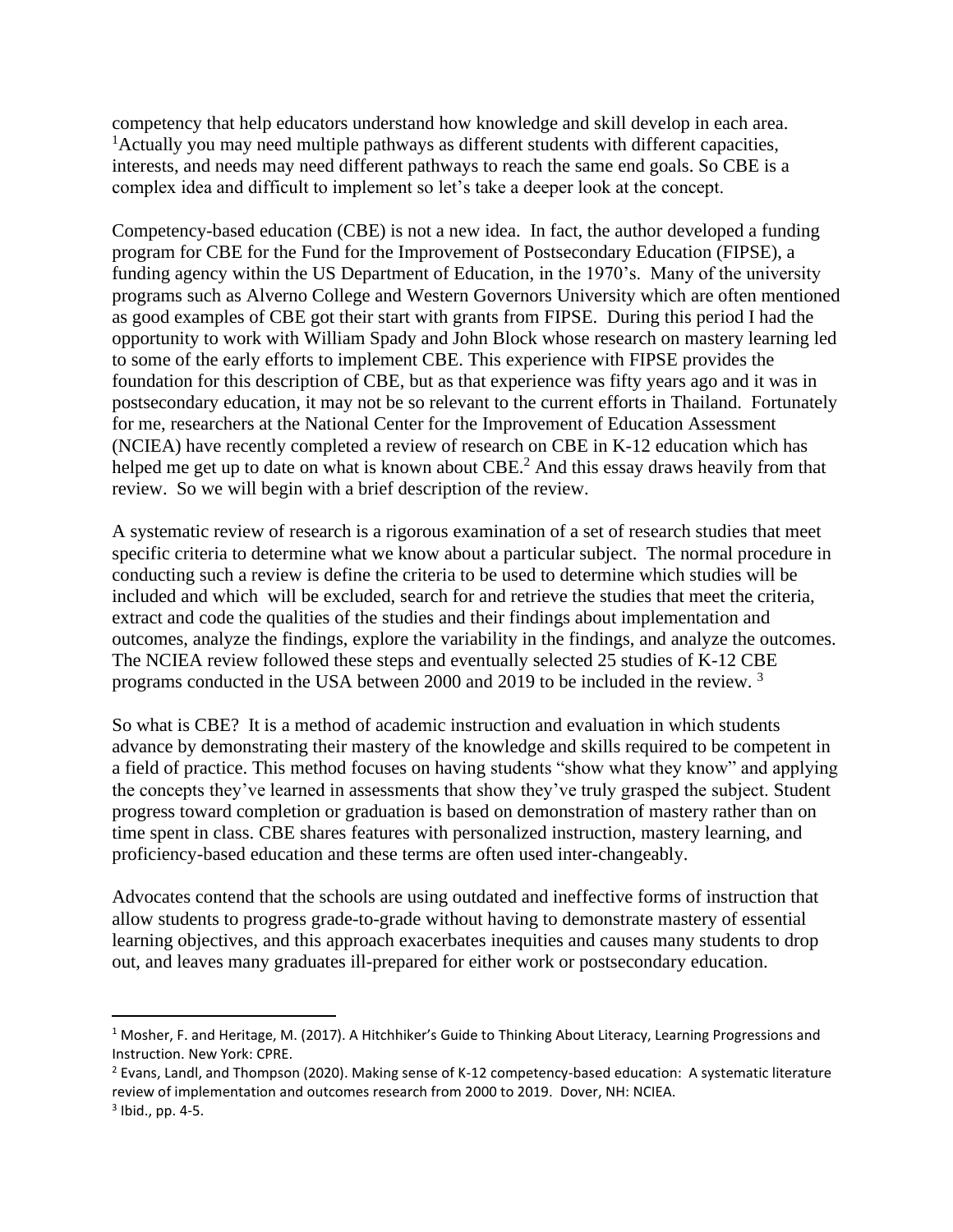The CBE approach differs from conventional education in which the standard unit of academic progress used in nearly every secondary school and college around the globe is the credit hour which is not measure of learning, but of time spent in class. The assumption is that if you have put in the required time and met the teacher's standards, then you have learned enough to be given credit. In a traditional credit-hour system, more emphasis is put on the amount of time a student spends "in the class" than the content that is actually learned. Thai universities, like others around the world, award degrees based on the student completing a required number of credit hours.

CBE allows institutions to separate "seat time" or time in class from actual proficiency in a field. And if the student already has acquired relevant knowledge or skill from previous education or life experience, the student has the option of demonstrating that he/she knows how to do something without having to take a course. Put simply, students are able to show what they know, when they are ready to demonstrate it.

# **A Definition of CBE**

While students from all backgrounds and experiences may find the CBE model appealing, it is an especially useful for adults who decide to return to school to earn a diploma or degree. Often adult learners have life experiences and practical knowledge that can help them to quickly advance through a CBE course. For example, imagine a person going back to school for a degree in business after spending years running a small cafe. The odds are strong that you've picked up on some of the basics of management, marketing, accounting, and other fundamental competencies while running your business. In a CBE program, you would be able demonstrate your knowledge in those areas immediately, skipping the related courses, and moving closer to graduating.

Proving your competency sounds great, but how does that work in practice? In CBE programs, the key competencies required for the work of graduates are defined by studying the occupations that they are expected to pursue, and then the courses are organized around the competencies. And assessments are designed to measure whether students can demonstrate the competencies. For example, imagine a Culinary Arts program might include a competency for baking as well as competency modules for kitchen management, food service, nutrition, and other aspects of food preparation and restaurant management. A young man who had experience as a cook might be able to test out of some modules and finish the program more quickly.

In 2017, there was a national summit on CBE in the USA that convened organizations and institutions involved with competency-based education. They refined the definition of CBE and included seven elements in their definition:

- 1. Students are empowered daily to make important decisions about their learning experiences, how they will create and apply knowledge, and how they will demonstrate their learning.
- 2. Assessment is a meaningful, positive, and empowering experience for students that yields timely, relevant, and actionable evidence.
- 3. Students receive timely, differentiated support based on their individual learning needs.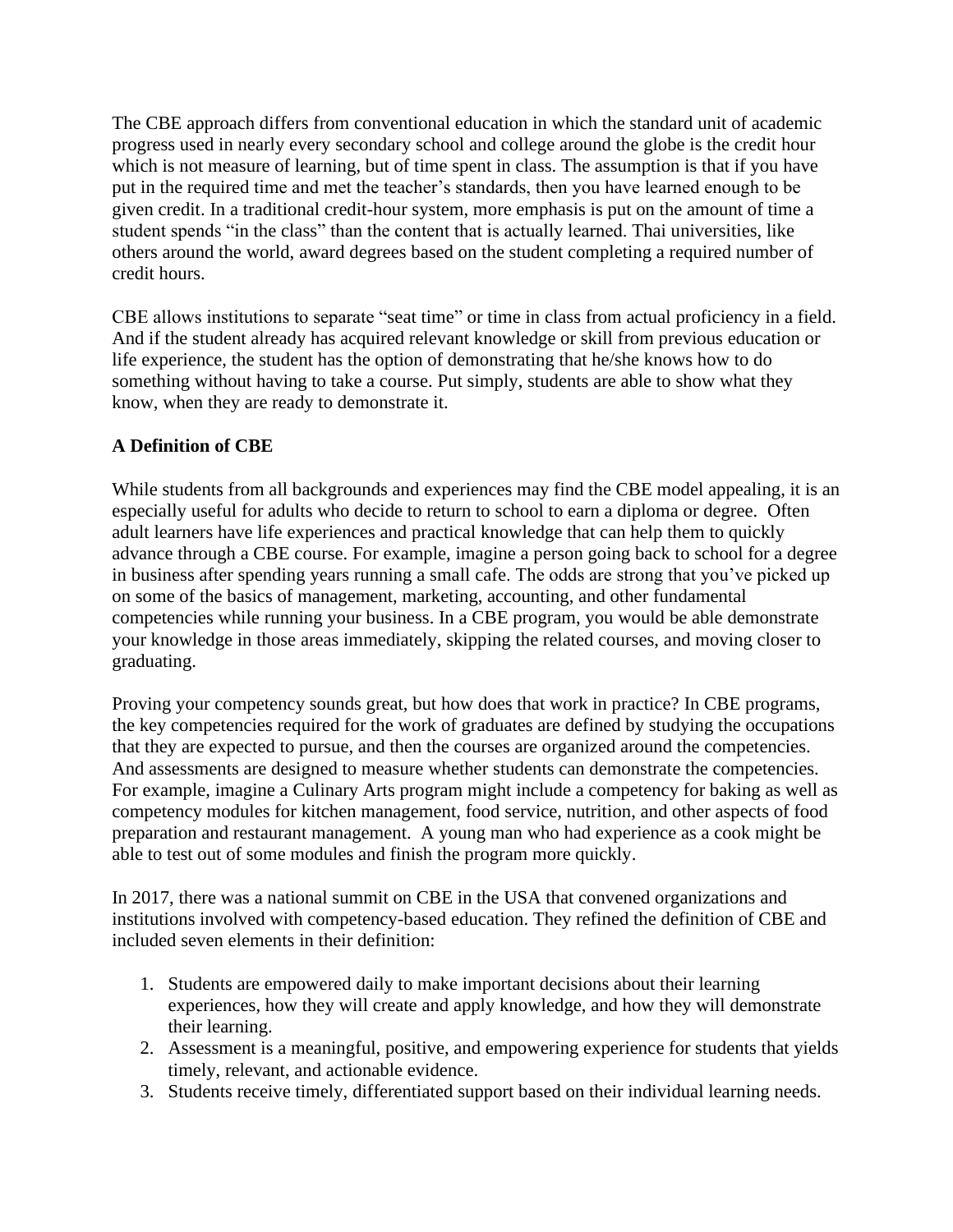- 4. Students advance based on evidence of mastery, not seat time.
- 5. Students learn actively, using different pathways and varied pacing.
- 6. Strategies to ensure equity for all students are embedded in the culture, structure, and pedagogy of schools and education systems.
- 7. Rigorous, common expectations for learning (knowledge, skills, and dispositions) are explicit, transparent, measurable, and transferable. <sup>4</sup>

It will be interesting to see if the MOE's new curriculum satisfies this definition.

So what has been the impact of CBE on academic outcomes? Proponents of CBE argue that it raises achievement and increases equity in outcomes among different student populations. The NCIEA review found that most of the 25 studies either ignored the question of outcomes or treated it as a secondary matter. They attributed this to the fact that CBE is a new reform and that implementation was complicated and time-consuming. However, mastery learning or CBE has been the focus of reform since the 1960's. An alternation explanation is that 16 of the 25 studies used qualitative research methods and they neglected quantitative analysis of outcomes. And many of the studies used small samples and did not include control groups so did not have designs that allowed for analysis of outcomes. The reviewers concluded that the impact on student outcomes was modest and mixed.  $5$  It should be noted that earlier reviews of mastery learning in K-12 schools have found larger and more consistent improvements in achievement. <sup>6</sup> Slavin notes in his review that improvements in outcomes were more frequently found in studies using assessments developed by the researchers themselves, and seldom found in studies using standardized achievement measures. <sup>7</sup>

But implementation of CBE is complex because it requires changes in the normative aspects of school culture and challenges deeply held beliefs about learning. The NCIEA review examined the research findings about the factors that facilitated implementation and factors that were barriers to implementation. The review provides a detailed list of the factors that facilitated and those that obstructed implementation. Below in Table I we list some of those that were frequently mentioned in the reviewed studies.

#### Table I

# **Factors that Facilitated or Obstructed Implementation of CBE<sup>8</sup>**

| Facilitators              | <b>Barriers</b>            |
|---------------------------|----------------------------|
| Consistent assessment and | Lack of models for schools |
| grading procedures        |                            |

<sup>4</sup> Levine, E. and Patrick, S. (2019). What is competency-based education. An updated definition. Arlington, VA: Aurora Institute.

<sup>5</sup> Ibid., pp. 17-18.

<sup>6</sup> Block, J.H. (1979). Mastery Learning: The Current State of the Craft. Educational Leadership, 114-117; Cotton, K., and Savard, W.G. (1982). Mastery Learning: Summary Report. Portland, OR: Northwest Regional Laboratory; Slavin, R.E. (1987). Mastery Learning Reconsidered: Review of Educational Research, 57(2), 175-213.

<sup>7</sup> Slavin, ibid., pp.

<sup>8</sup> Evans, Landl, and Thompson (2020). op. cit., pp. 15-16.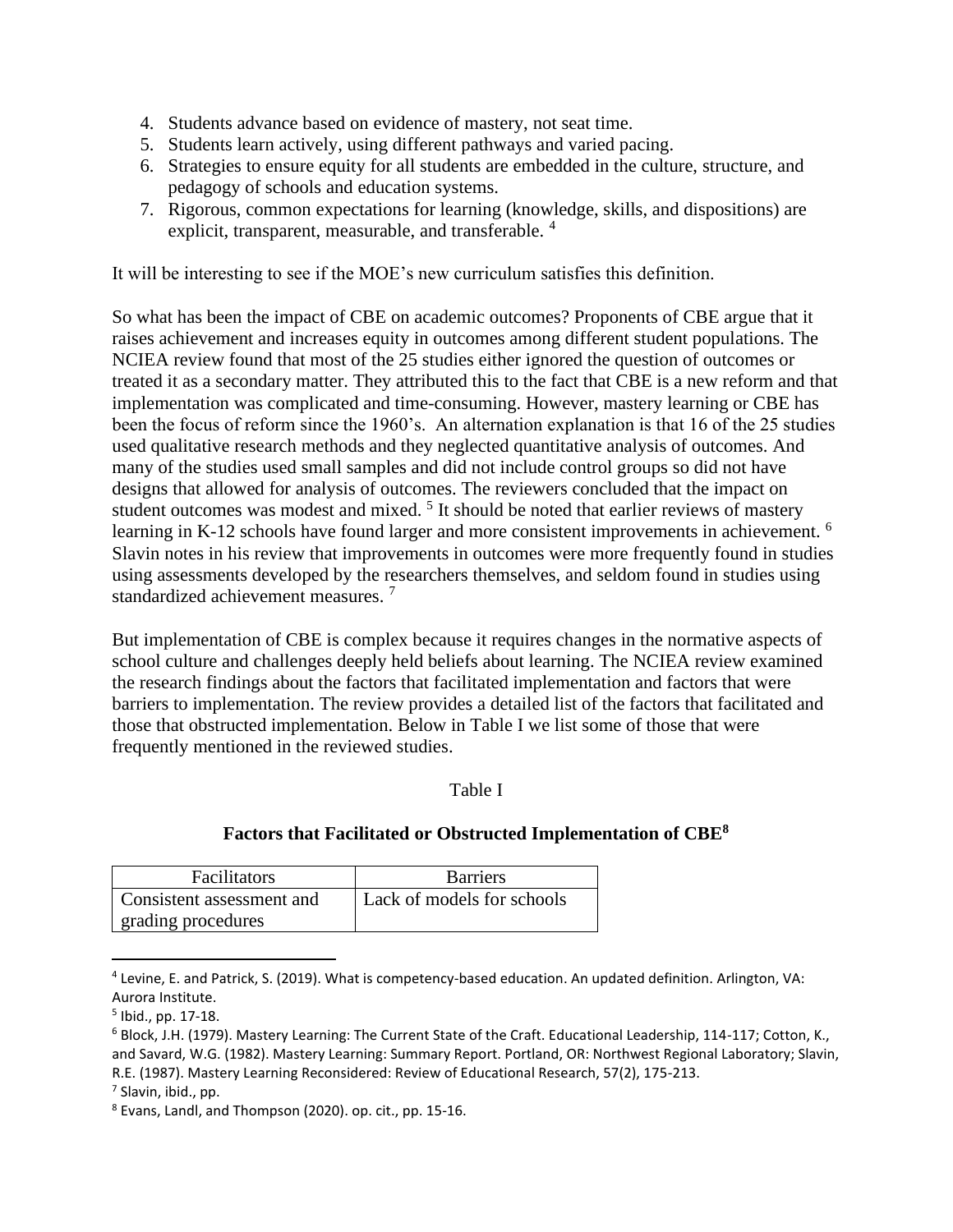| <b>Effective</b> learning     | Reluctance of teachers to      |
|-------------------------------|--------------------------------|
| management systems            | change pedagogy                |
| Provision of student voice an | Reluctance of teachers to give |
| choice over what they learn   | students control over what     |
| and how they demonstrate      | they learned and the pace of   |
| their mastery                 | learning                       |
| Online learning options       | Beliefs about grading          |
| Clear standards and           | Lack of shared definitions of  |
| expectations                  | proficiency, mastery, and      |
|                               | competency                     |
| External support to help      | Securing buy-in from parents   |
| guide implementation          |                                |
| Time for teachers to plan     | Lack of time for common        |
| together                      | planning                       |

Based on my experiences in Thai schools, I believe the facilitators and barriers to implementation will be similar in Thailand. It is clear from this review of research on CBE that assessment is not only a central element of the strategy but it also turns out to be a major barrier to its implementation. Assessment will be a problem in Thailand as well as many of the schools have limited capacity in this area. It will be interesting to see what kind of supports the Ministry provides when they pilot the program in 2022. The studies done in the USA showed that most schools needed three to five years to implement a CBE program. The current plan in Thailand calls for much faster implementation which might be a problem.

Let me describe what supports for students might look like in a CBE program. A high school in NY state has a conference room for each academic department, and each period of the day, a teacher in that subject is assigned to be there to meet with students who having trouble with assignments. Students who are struggling to understand a procedure in mathematics or a theorem in physics can make an appointment and come to the conference room at the appointed time to receive help. That's just an example, but project-based learning requires a lot of this kind of personalized help and it cannot all be done after school. So schools have to get creative about how they schedule time.

CBE has become popular in postsecondary institutions around the world, especially those preparing students for specific occupations for which the competencies can be well-defined. The approach works less well in secondary schools in which students are expected to acquire general academic competencies and parents expect the schools to be responsible for the safety and wellbeing of their children for specific periods of time. That is, parents and community members expect the school to take a in locus parentis role and supervise the young people in their care.

So what is being planned in Thailand? There doesn't seem to be any intention of allowing students to demonstrate mastery of competencies and test out of courses, rather the term competency seems to be used loosely to refer to a standard for learning outcomes. But terms have meanings, and when they are used loosely, it is confusing. So while CBE could be a useful